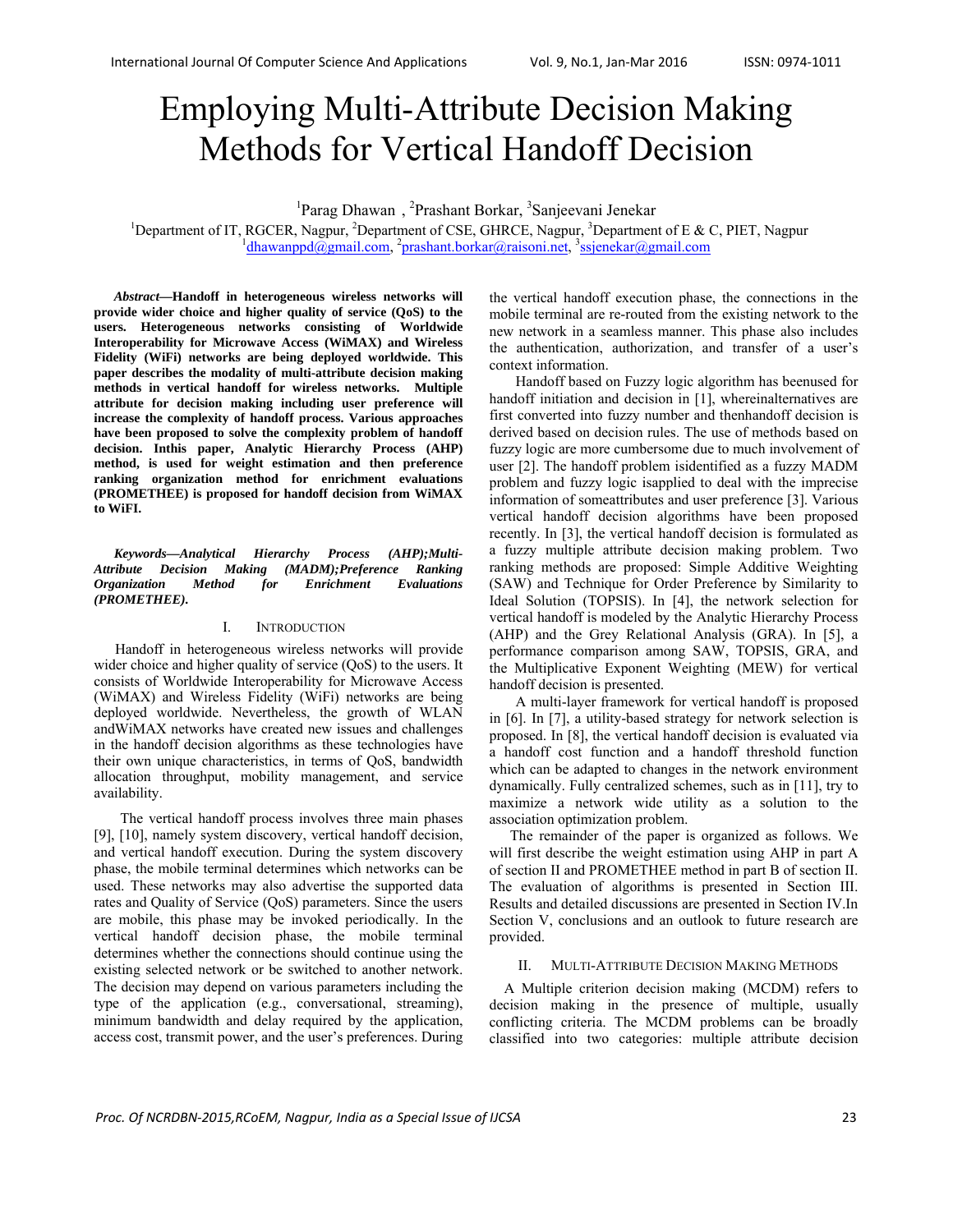making (MADM) and multiple objective decision making (MODM), depending on whether the problem is alternative selection problem or a objective problem. The multiple attribute decision making is employed when problem which involves selection from among finite number of alternatives. Alternatives, Attributes, weight or relative importance of each attribute and measure of performance of alternatives with respect to the attributes are the main parts in each decision table of MADM methods [12, 13].

## A. Weight Estimation using AHP

Analytical hierarchy process (AHP) is one of the most popular analytical techniques for solving complex decision making problems [14, 15]. A number of functional characteristics make AHP a useful methodology. These include the ability to handle decision situations involving subjective judgments, multiple decision makers, and the ability to provide measures of consistency of preferences [16].

Step 1: Determine the objective and the evaluation attributes. Determine the decision matrix

Step 2: Determine the relative importance of different attributes with respect to the goal or objective. Construct a pair-wise comparison matrix using a scale of relative importance. The judgments are entered using the fundamental scale of the analytic hierarchy process [14, 15].

TABLE I: Saaty's 1–9 scale of pair wise comparison

| Intensity of importance | Definition             |
|-------------------------|------------------------|
|                         | Equal importance       |
| Moderate importance     |                        |
|                         | Strong importance      |
|                         | Very strong importance |
|                         | Extreme importance     |
| 2468                    | Intermediate values    |

Assuming M attributes, the pair-wise comparison of attribute i with attribute j yields a square matrix  $B_{M^*M}$  where bij denotes the comparative importance of attribute i with respect to attribute j. In the matrix,  $b_{ii}= 1$  when  $i = j$  and  $b_{ii}=$  $1/b_{ii}$ .

$$
B_{M*M} = \begin{bmatrix} 1 & b12 & b13 & - & b1M \\ b21 & 1 & b23 & - & b2M \\ bM1 & bM2 & bM3 & - & 1 \end{bmatrix}
$$

Step 3: Find the relative normalized weight  $(w_i)$  of each attribute by (a) calculating the geometric mean of the i-th row, and (b) normalizing the geometric means of rows in the comparison matrix. This can be represented as:

$$
GM_j = \left[\prod_{j=1}^{M} b_{ij}\right]^{1/M} \tag{1}
$$

$$
w_j = \frac{GM_j}{\sum_{j}^{M}GM_j}
$$
 (2)

The geometric mean method of AHP is commonly used to determine the relative normalized weights of the attributes, because of its simplicity, easy determination of the maximum Eigen value, and reduction in inconsistency of judgments.

- a) Calculate matrices A3 and A4 such that  $A3 = A1$  \* A2 and A4 = A3 / A2, where A2 =  $[w_1, w_2, \dots, w_j]^T$ . where A1 is relative importance matrix.
- b) Determine the maximum Eigen value λmax that is the average of matrix A4.
- c) Calculate the consistency index  $CI = (\lambda max M) / (M)$ - 1). The smaller the value of CI, the smaller is the deviation from the consistency.
- Obtain the random index (RI) for the number of attributes used in decision making. Refer to Table II for details.

TABLE II: Random Index (RI) values

| Attributes 3 4 5 6 7 8 9 10 |  |                                        |  |  |
|-----------------------------|--|----------------------------------------|--|--|
| RI                          |  | 0.52 0.89 1.11 1.25 1.35 1.4 1.45 1.49 |  |  |
|                             |  |                                        |  |  |

e) Calculate the consistency ratio  $CR = CI/RI$ . Usually, a CR of 0.1 or less is considered as acceptable, and it reflects an informed judgment attributable to the knowledge of the analyst regarding the problem under study.

## B. Decision Making using PROMETHEE

Brans et al. [17] introduced Preference Ranking Organization Method for Enrichment Evaluations. PROMETHEE belongs to the category of outranking methods. In this section, the focus is put on the PROMETHEE method and AHP method is incorporated for deciding the attributes' weights. The improved PROMETHEE method [13] involves a pair wise comparison of alternatives on each single attribute in order to determine partial binary relations denoting the strength of preference of an alternative 'a1' over alternative 'a2'. In the evaluation table, the alternatives are evaluated on different attributes. The improved PROMETHEE methodology for decision making is described as follows:

Step 1: the decision matrix: The decision matrix is expressed as

TABLE III: Decision Table in MADM methods

| <b>Alternatives</b> |            | Attributes (weights) |            |  |  |            |
|---------------------|------------|----------------------|------------|--|--|------------|
|                     | $B_1(w_1)$ | $B_2(w_2)$           | $B_3(w_3)$ |  |  | $B_m(w_m)$ |
| A <sub>1</sub>      | $C_{11}$   | $C_{12}$             | $C_{13}$   |  |  | $C_{14}$   |
| A <sub>2</sub>      | $C_{21}$   | $C_{22}$             | $C_{23}$   |  |  | $C_{24}$   |
| $A_3$               | $C_{31}$   | $C_{32}$             | $C_{33}$   |  |  | $C_{34}$   |
|                     |            |                      |            |  |  |            |
|                     |            |                      |            |  |  |            |
| $A_n$               | $C_{n1}$   | $C_{n2}$             | $C_{n3}$   |  |  | $C_{nm}$   |

The decision table, given in Table III, shows alternatives,  $A_i$  (for  $i = 1, 2, ..., n$ ), attributes,  $B_i$  (for  $j = 1, 2, ..., m$ ), weights of attributes,  $w_i$ (for j = 1, 2, . . . , m) and the measures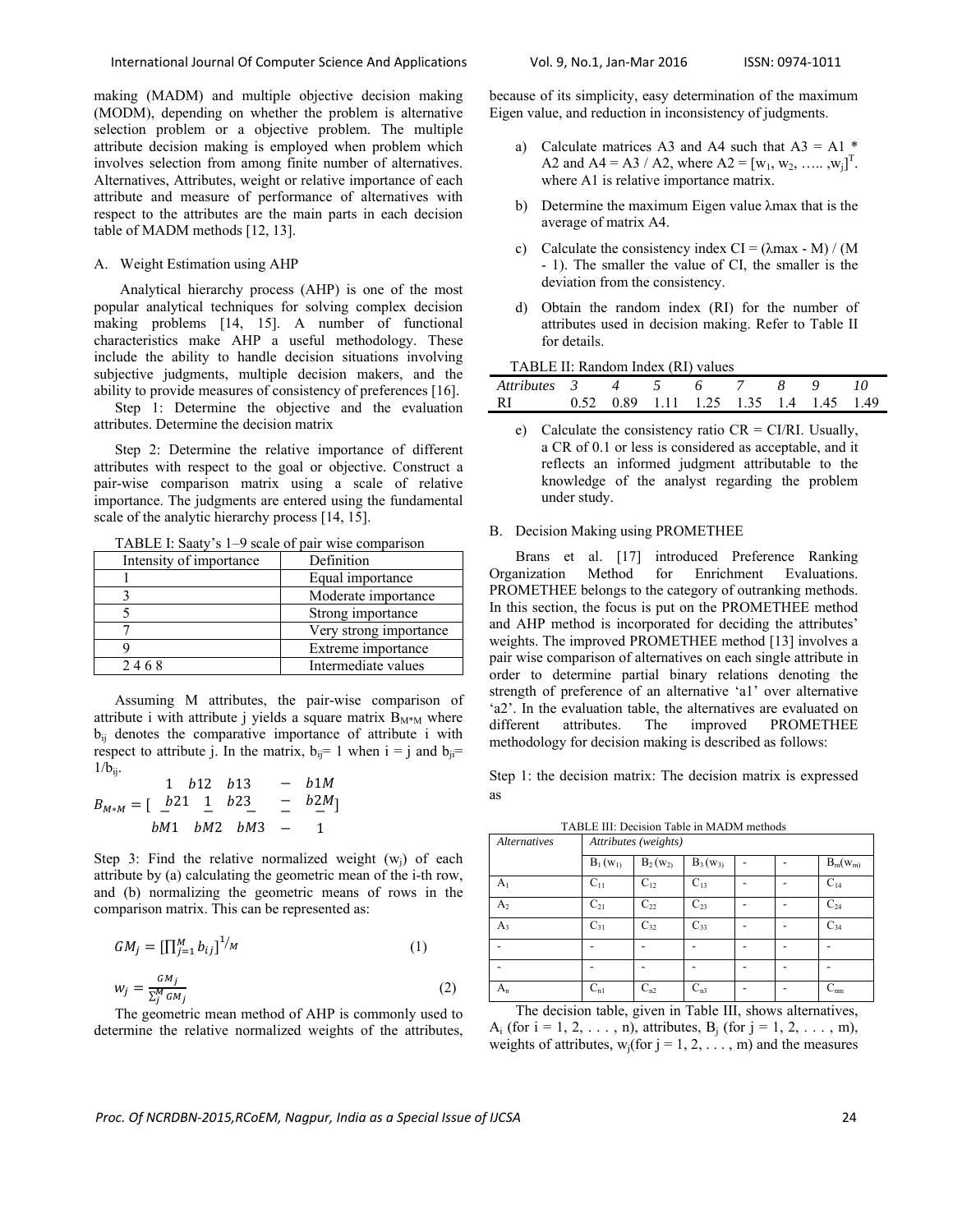of performance of alternatives,  $C_{ii}$  (for  $i = 1, 2, \ldots, n$ ;  $j = 1, 2,$ . . . , m). Given multi attribute decision making method and the decision table information, the task of the decision maker is to find the best alternative and/or to rank the entire set of alternatives. To consider all possible attributes in decision problem, the elements in the decision table must be normalized to the same units.

Step 2: In the PROMETHEE method suggested by Brans et al. [17], there is no systematic way to assign weights of relative importance of attributes. Hence, in the improved PROMETHEE method AHP method is suggested [13] for deciding the weights of relative importance of the attributes. The procedure for the same is as explained in the step 2 of the AHP method.

Step 3: Comparing the contribution of the alternatives in terms of each attribute. The preference function  $(P_i)$  translates the difference between the evaluations obtained by two alternatives (a1 and a2) in terms of a particular attribute, into a preference degree ranging from 0 to 1. Let  $P_i$ , a1a2 be the preference function associated to the attribute  $b_i$ .

$$
P_j, a_1 a_2 = G_j [b_j(a1) - b_j(a2)] \tag{3}
$$

Where  $G_i$  is a non-decreasing function of the observed deviation (d) between two alternatives 'a1' and 'a2' over the attribute 'bj'.

If the decision maker specifies a preference function Pi and weight  $w_i$  for each attribute 'b<sub>i</sub>' (j = 1, 2, ..., M) of the problem, then the multiple attribute preference index Πa1a2 is defined as the weighted average of the preference functions  $P_i$ :

$$
\Pi_{a1a2} = \sum_{j=1}^{M} w_j P_{j,a1a2}
$$
 (4)

Πa1a2 represents the intensity of preference of the decision maker of alternative'a1' over alternative 'a2', when considering simultaneously all the attributes. Its value ranges from 0 to 1.

For improved PROMETHEE outranking relations, the leaving flow, entering flow, and the net flow for an alternative 'a' belonging to a set of alternatives A are defined by the following Eqs.:

$$
\varphi^{+}(a) = \sum_{x \in A} \Pi_{xa} \tag{5}
$$
\n
$$
\varphi^{-}(a) = \sum_{x \in A} \Pi_{xa} \tag{6}
$$

$$
\varphi\ \ (\boldsymbol{a}) = \ \boldsymbol{\Sigma}_{x\boldsymbol{\varepsilon}A} \, \boldsymbol{\Pi}_{x\boldsymbol{a}}
$$

$$
\varphi(a) = \varphi^+(a) - \varphi^-(a) \tag{7}
$$

 $\varphi^+(a)$  is called the leaving flow,  $\varphi^-(a)$  is called the entering flow, and  $\varphi$  (*a*) iscalled the net flow.  $\varphi^+(a)$  is the measure of the outranking character of 'a' (i.e. dominance of alternative 'a' over all other alternatives) and  $\varphi$ <sup>-</sup>(a)gives theoutranked character of 'a' (i.e. degree to which alternative 'a' is dominated by allother alternatives). The net flow,  $\varphi$  (*a*), represents a value function, whereby ahigher value reflects a higher attractiveness of alternative 'a'. The net flow values are used to indicate the outranking relationship between the alternatives.

## III. EVALUATION OF ALGORITHMS IN WIRELESS ENVIRONMENT

## A. Handoffs from WiMAX to WiFi

Through query response procedure with information server, the mobile node can discover suitable WiFi network. Several factors such as Quality of Service (QoS), Power requirement, cost associated with it etc plays key role to decide handoff to WiFi. After successful discovery, mobile node initiates the handoff procedure.The mobile node may choose to configure the WiMAX after successful handoff, as it permits the mobile node to switch back to WiMAZ quickly in case of coverage drop or degrades. Sample dataset were taken from [18] for alternative selection problem such as multiplayer interactive gaming (refer TABLE IV), streaming media (refer TABLE V) and media content download (refer TABLE VI) is as follows:

TABLE IV: Alternative networks for multiplayer interactive gaming

| <b>Networks</b> | Bandwidth | Delay     | <i>Jitter</i> |
|-----------------|-----------|-----------|---------------|
|                 | guideline | guideline | guideline     |
|                 | (kbps     | (ms)      | (ms)          |
| WiFi1           | 20        | 10        | 150           |
| WiFi2           | 50        | 25        | 10            |
| WiFi3           | 10        | 516       | 50            |
| WiFi4           | つら        |           | 40            |

| TABLE V: Alternative networks for streaming media |           |           |               |  |
|---------------------------------------------------|-----------|-----------|---------------|--|
| <b>Networks</b>                                   | Bandwidth | Delay     | <i>Jitter</i> |  |
|                                                   | guideline | guideline | guideline     |  |
|                                                   | (kbps)    | (ms)      | (ms)          |  |
| WiFi1                                             | 220       | 150       | 200           |  |
| WiF <sub>i2</sub>                                 | 500       | 16        | 50            |  |
| WiF <sub>i</sub> 3                                | 10000     | 15        | 5             |  |
| WiFi4                                             | 2000      | 1100      | 50            |  |
| WiF <sub>i5</sub>                                 | 1000      | 16        | 150           |  |
| WiFi6                                             | 500       | 100       | 50            |  |
| WiFi7                                             | 500       | 250       | 350           |  |

| TABLE VI: Alternative networks for media content download |           |           |               |  |
|-----------------------------------------------------------|-----------|-----------|---------------|--|
| <i>Networks</i>                                           | Bandwidth | Delay     | <i>Jitter</i> |  |
|                                                           | guideline | guideline | guideline     |  |
|                                                           | (kbps)    | (ms)      | (ms)          |  |
| WiFi1                                                     | 500       | 200       | 50            |  |
| WiFi2                                                     | 2000      | 100       | 10            |  |
| WiF <sub>i</sub> 3                                        | 1000      | 120       | 30            |  |
| WiF <sub>i4</sub>                                         | 2000      | 10        | 5             |  |
| WiF <sub>i5</sub>                                         | 2000      | 200       | 30            |  |
| WiF <sub>i6</sub>                                         | 1000      | 120       | 50            |  |
| WiFi7                                                     | 2000      | 35        | 100           |  |

#### IV. RESULTS

A. Weight estimation using AHP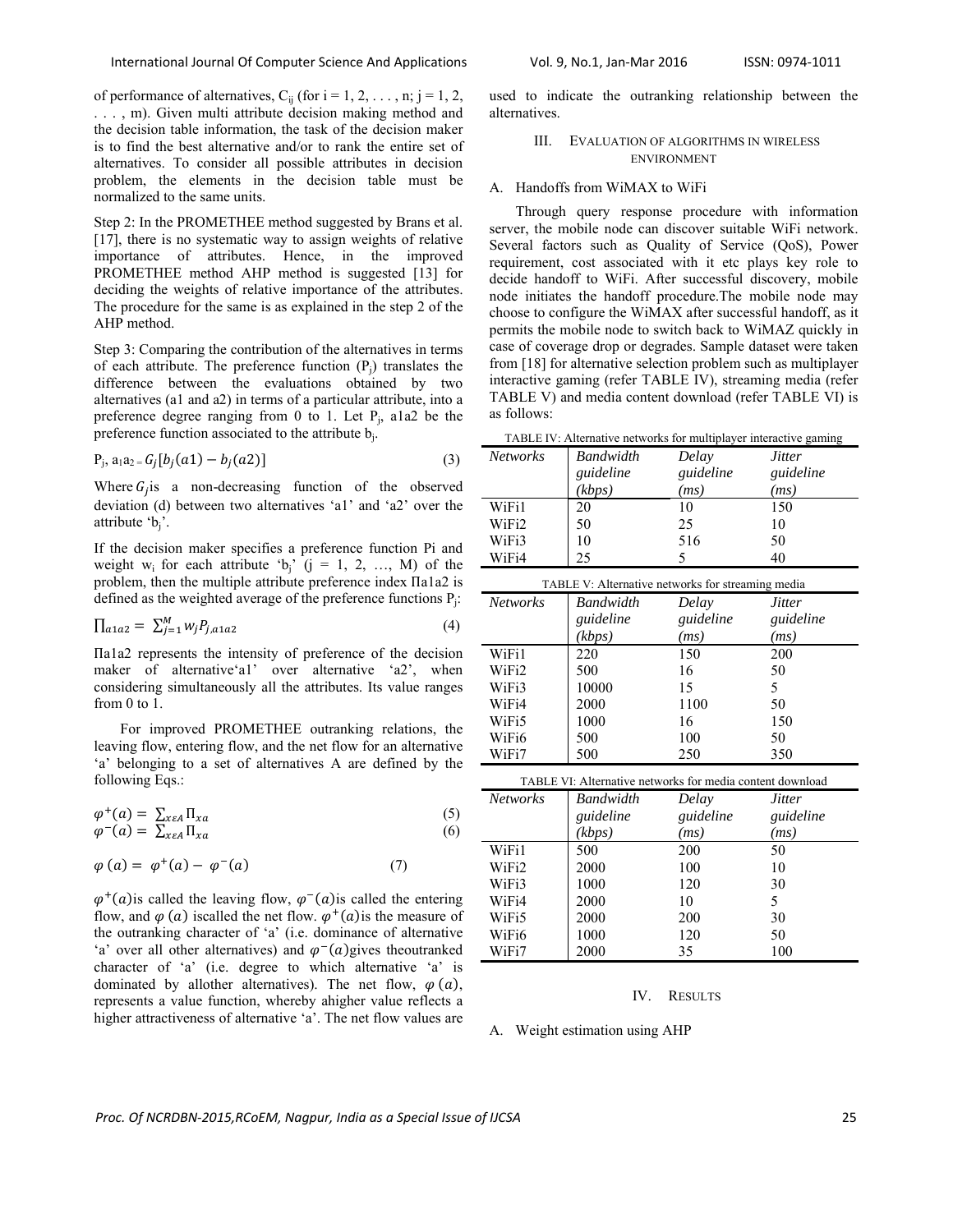International Journal Of Computer Science And Applications Vol. 9, No.1, Jan‐Mar 2016 ISSN: 0974‐1011

Designed to reflect the way people actually think, AHP continues to be the most highly regarded and widely used decision making method. AHP can efficiently deal with objective as well as subjective attributes. In this research work AHP is used to estimate the weights of attributes. Detailed step by step procedure and validation is provided in section II, part A.

## *a) Multiplayer interactive gaming*

Step 1: Decision table for multiplayer interactive gaming is same as TABLE IV.

Step 2: pair-wise comparison matrix

TABLE VII: pair-wise comparison matrix of multiplayer interactive gaming

|           | <b>Bandwidth</b> | Delay | <i>Jitter</i> |
|-----------|------------------|-------|---------------|
| Bandwidth |                  |       |               |
| Delay     |                  |       |               |
| Jitter    |                  |       |               |

Step 3: Weight estimation through geometric mean  $W_{bandwidth} = 0.4286$ ;  $W_{delay} = 0.4286$ ;  $W_{bandwidth} = 0.1429$ .

 $CR = 0.0000000077369$  which is far less than 0.1, so the weights are acceptable.

## *b) Streaming media*

Step 1: Decision table for streaming media is same as TABLE V.

Step 2: pair-wise comparison matrix

TABLE VIII: pair-wise comparison matrix of streaming media

|           | Bandwidth | Delay | <i>Jitter</i> |
|-----------|-----------|-------|---------------|
| Bandwidth |           |       |               |
| Delay     | 1/5       |       | 1/3           |
| Jitter    |           |       |               |

Step 3: Weight estimation through geometric mean

 $W_{bandwidth} = 0.6370$ ;  $W_{delay} = 0.1047$ ;  $W_{bandwidth} = 0.2583$ .

 $CR = 0.0370$  which is less than 0.1, so the weights are acceptable.

*c) Media content download* 

Step 1: Decision table for media content is same as TABLE VI.

Step 2: pair-wise comparison matrix

TABLE IX: pair-wise comparison matrix of media content download

|           | <b>Bandwidth</b> | Delay | <i>Jitter</i> |
|-----------|------------------|-------|---------------|
| Bandwidth |                  |       |               |
| Delay     | i /5             |       |               |
| Jitter    |                  |       |               |

Step 3: Weight estimation through geometric mean

 $W_{bandwidth} = 0.7088$ ;  $W_{delay} = 0.1786$ ;  $W_{bandwidth} = 0.1125$ .

 $CR = 0.0516$  which is far less than 0.1, so the weights are acceptable.

## B. Alternative selection using PROMETHEE

Here the alternatives are evaluated using PROMETHEE based on considered attributes.

| TABLE X: Alternative networks for multiplayer interactive |  |  |  |
|-----------------------------------------------------------|--|--|--|
|                                                           |  |  |  |

| gaming          |              |      |  |  |  |
|-----------------|--------------|------|--|--|--|
| <i>Networks</i> | $\varphi(a)$ | Rank |  |  |  |
|                 | (Net flow)   |      |  |  |  |
| WiFi1           | $-0.4286$    |      |  |  |  |
| WiFi2           | 1.2857       |      |  |  |  |
| WiFi3           | $-2.7143$    |      |  |  |  |
| WiFi4           | 1.8571       |      |  |  |  |

|  |  |  |  | TABLE XI: Alternative networks for streaming media |  |
|--|--|--|--|----------------------------------------------------|--|
|--|--|--|--|----------------------------------------------------|--|

| <b>Networks</b>   | $\varphi(a)$ | Rank |
|-------------------|--------------|------|
|                   | (Net flow)   |      |
| WiFi1             | $-5.0645$    |      |
| WiFi <sub>2</sub> | $-0.4432$    |      |
| WiFi3             | 6.0000       |      |
| WiFi4             | 2.4361       | 2    |
| WiF <sub>i5</sub> | 1.0716       | ٦    |
| WiF <sub>i6</sub> | $-0.7574$    | 5    |
| WiFi7             | $-3.2426$    | 6    |

| TABLE XII: Alternative networks for media content |
|---------------------------------------------------|
|---------------------------------------------------|

| download        |              |      |  |
|-----------------|--------------|------|--|
| <i>Networks</i> | $\varphi(a)$ | Rank |  |
|                 | (Net flow)   |      |  |
| WiFi1           | $-5.4838$    |      |  |
| WiFi2           | 2.9339       | 2    |  |
| WiFi3           | $-2.1927$    | 5    |  |
| WiFi4           | 3.8734       |      |  |
| WiFi5           | 1.3460       |      |  |
| WiFi6           | $-2.6428$    | 6    |  |
| WiFi7           | 2.1659       | ٦    |  |

## V. CONCLUSIONS

In this paper, to determine the weights of the attributes, AHP is used. Improved PROMETHEE method is used for decision making of handoff. For multiplayer interactive gaming where the CR is 0.0000000077369, WiFi4 is selected as first choice; whereas for streaming media WiFi3 is first choice and for media content download WiFi4 is first choice by PROMETHEE method.

## **REFERENCES**

[1] M. S. Dang, A. Prakash, D. K. Anvekar, D. Kapoor, andR. Shorey, "Fuzzy logic based handoff in wireless networks," In IEEE 51stVehicular Technology Conference (VTC'00) (Vol. 3, pp. 2375– 2379).Tokyo, Japan, 2000.